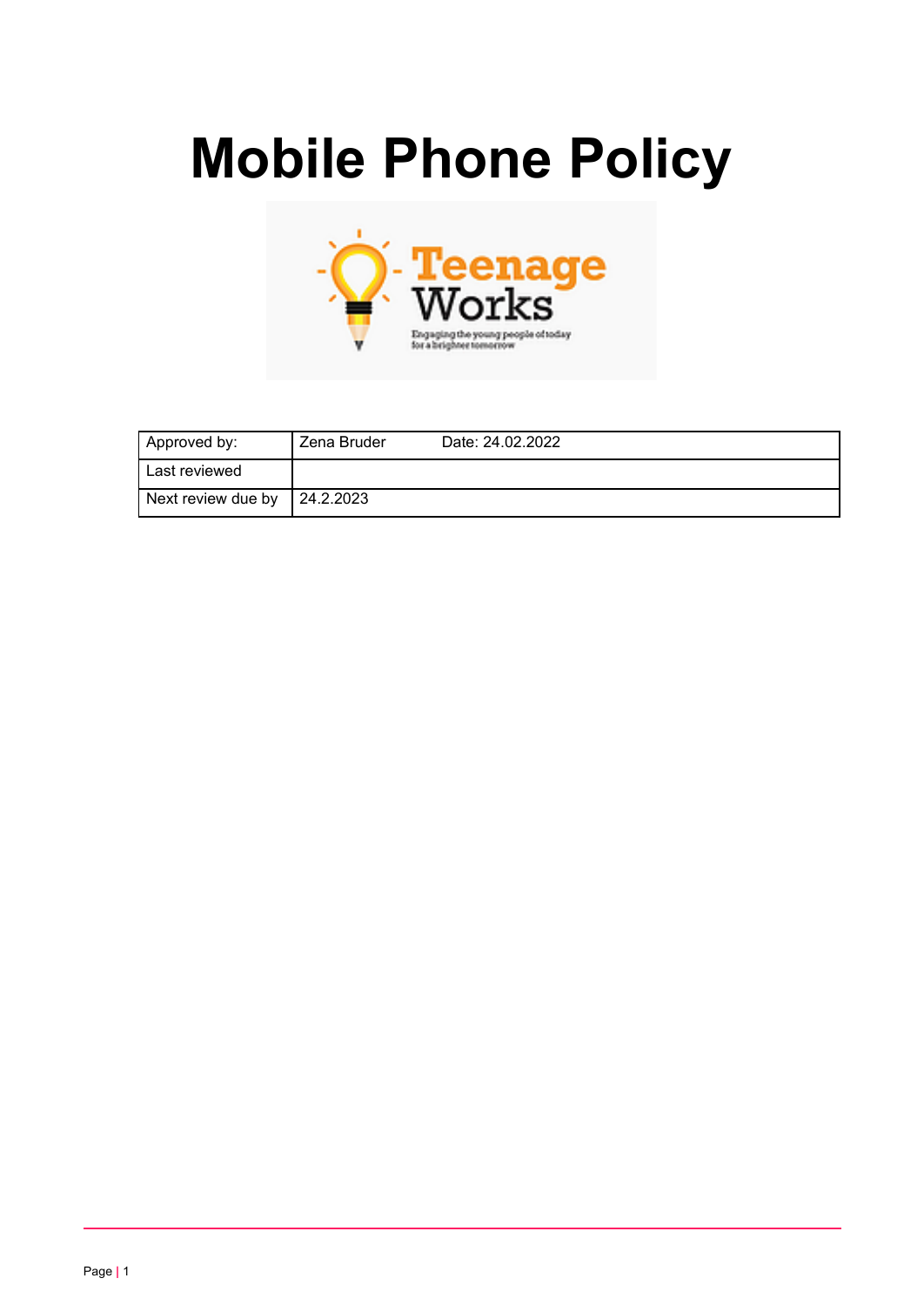# **Contents**

| 1. Introduction and aims                                                        | 3  |
|---------------------------------------------------------------------------------|----|
| 2. Roles and responsibilities                                                   | 3  |
| 3. Use of mobile phones by staff                                                | 4  |
| 4. Use of mobile phones by pupils                                               | 5  |
| 5. Use of mobile phones by parents, volunteers and visitors                     | 6  |
| 6. Loss, theft or damage                                                        | 7  |
| 7. Monitoring and review                                                        | 7  |
| 8. Appendix 1: [Code of conduct/acceptable use agreement] for pupils            | 9  |
| 9. Appendix 2: Permission form for pupils to use mobile phones during lessons   | 10 |
| 10. Appendix 3: Permission form allowing a pupil to bring their phone to school | 11 |
| 11. Appendix 4: Template mobile phone information slip for visitors             | 12 |
|                                                                                 |    |

# <span id="page-1-0"></span>**1. Introduction and aims**

At Teenage Works we recognise that mobile phones, including smart phones, are an important part of everyday life for our pupils, parents and staff, as well as the wider school community.

Our policy aims to:

- Promote, and set an example for, safe and responsible phone use
- Set clear quidelines for the use of mobile phones for pupils, staff, parents and volunteers
- Support the school's other policies, especially those related to child protection and behaviour

This policy also aims to address some of the challenges posed by mobile phones in school, such as:

- Risks to child protection
- Data protection issues
- Potential for lesson disruption
- Risk of theft, loss, or damage
- Appropriate use of technology in the classroom

# <span id="page-1-1"></span>**2. Roles and responsibilities**

## **2.1 Staff**

All staff (including teachers, support staff, and supply staff) are responsible for enforcing this policy.

Volunteers, or anyone else otherwise engaged by the school, must alert a member of staff if they witness, or are aware of, a breach of this policy.

The Head of Provision is responsible for monitoring the policy annually, reviewing it, and holding staff and pupils accountable for its implementation.

## **2.2 Headteacher**

In these circumstances, staff will:

● Use their mobile phones in an appropriate and professional manner, in line with our staff code of conduct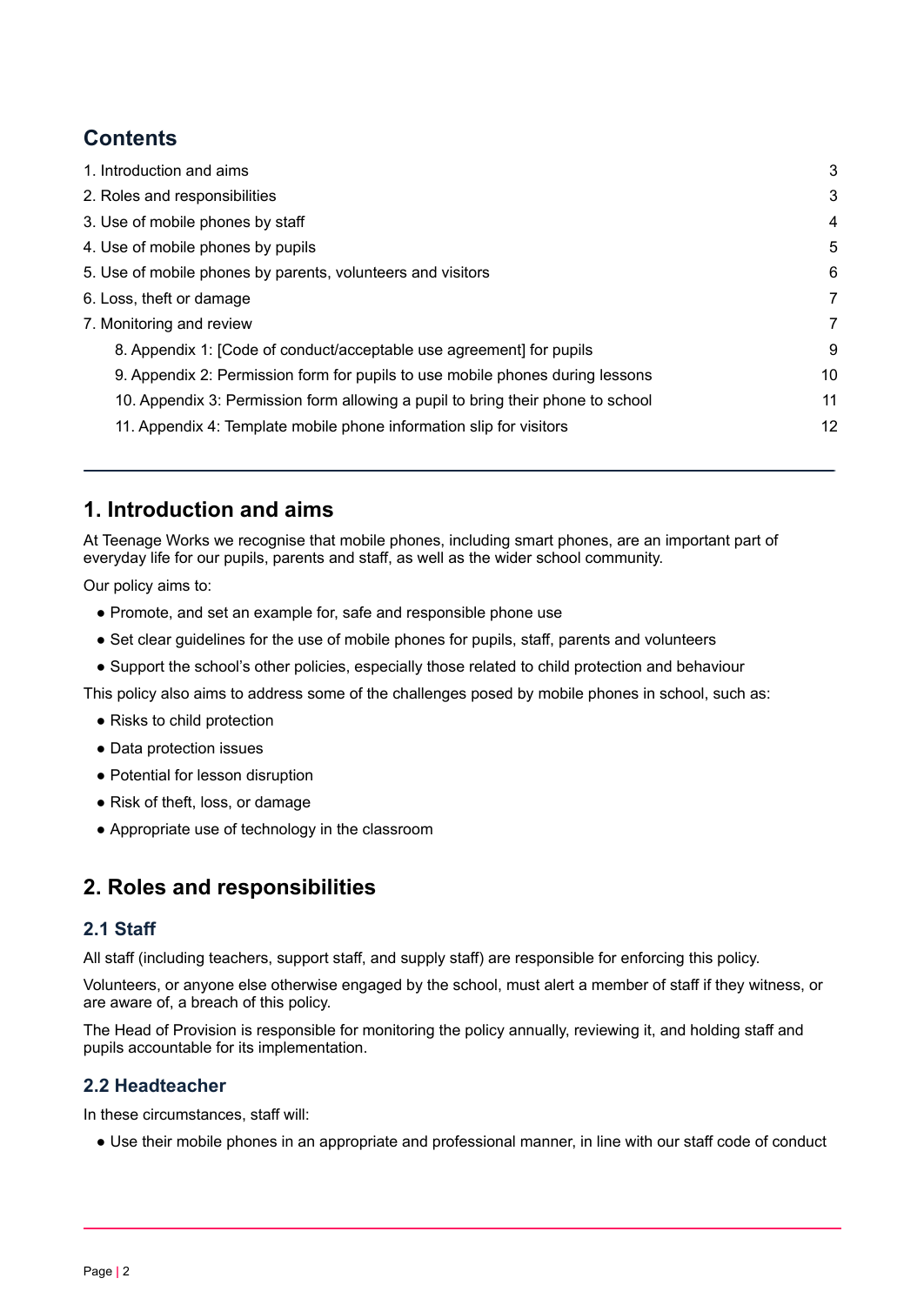- Not use their phones to take photographs or recordings of pupils, their work, or anything else which could identify a pupil
- Refrain from using their phones to contact parents. If necessary, contact must be made via the school phone

## **3.5 Work phones**

Some members of staff are provided with a mobile phone by the school for work purposes.

Only authorised staff are permitted to use school phones, and access to the phone must not be provided to anyone without authorisation.

Staff must:

- Only use phone functions for work purposes, including making/receiving calls, sending/receiving emails or other communications, or using the internet
- Ensure that communication or conduct linked to the device is appropriate and professional at all times, in line with our staff code of conduct.

#### **3.6 Sanctions**

Staff that fail to adhere to this policy may face disciplinary action.

<span id="page-2-0"></span>See the school's staff disciplinary policy for more information.

# **4. Use of mobile phones by pupils**

Pupils are allowed to bring mobile phones to school, however they must put them in their lockers on arrival. They can use mobile phones

- During break or lunch times
- At the direction of the teacher for classroom activities/trips and visits/educational activities only

Pupils must adhere to the school's acceptable use agreement for mobile phone use (see appendix 1).

#### **4.1 Sanctions**

If pupils do not adhere to the policy:

- Phones will be confiscated until the end of the day (Schools are permitted to confiscate phones from pupils under sections 91 and 94 of the Education and [Inspections](https://www.legislation.gov.uk/ukpga/2006/40/section/94) Act 2006)
- Staff have the power to search pupils' phones, as set out in the DfE's quidance on [searching,](https://www.gov.uk/government/publications/searching-screening-and-confiscation) screening and [confiscation](https://www.gov.uk/government/publications/searching-screening-and-confiscation). The DfE guidance allows you to search a pupil's phone if you have reason to believe the phone contains pornographic images, or if it is being/has been used to commit an offence or cause personal injury. This information will be passed to the designated safeguarding lead for necessary action to be taken.

Certain types of conduct, bullying or harassment can be classified as criminal conduct. The school takes such conduct extremely seriously, and will involve the police or other agencies as appropriate.

Such conduct includes, but is not limited to:

- Sexting
- Threats of violence or assault
- Abusive calls, emails, social media posts or texts directed at someone on the basis of someone's ethnicity, religious beliefs or sexual orientation

# <span id="page-2-1"></span>**5. Use of mobile phones by parents, volunteers and visitors**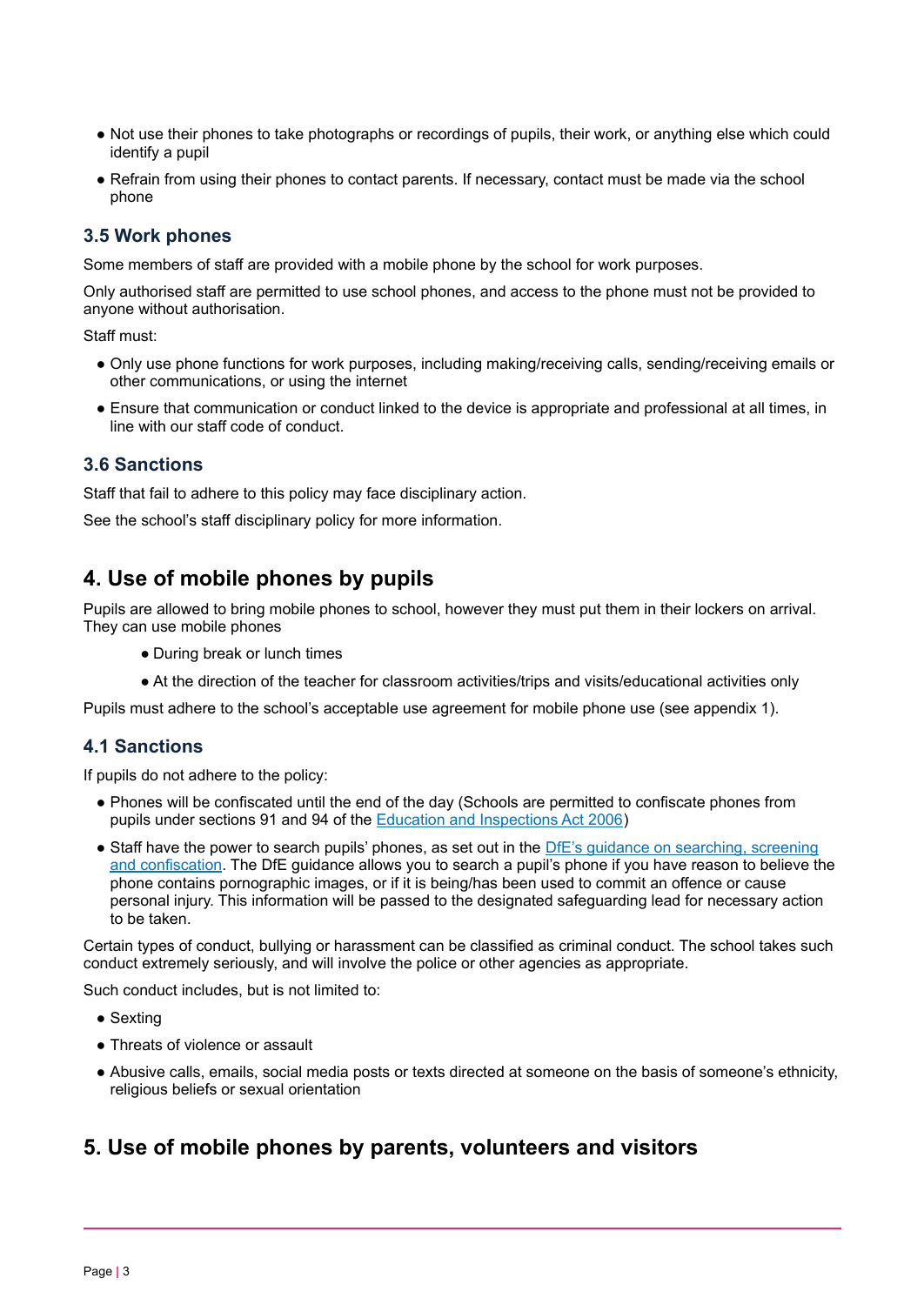Parents, visitors and volunteers (including governors and contractors) must adhere to this policy as it relates to staff if they are on the school site during the school day.

This means:

- Not taking pictures or recordings of pupils, unless it's a public event (such as a school fair), or of their own child
- Using any photographs or recordings for personal use only, and not posting on social media without consent
- Not using phones in lessons, or when working with pupils

Parents, visitors and volunteers will be informed of the rules for mobile phone use when they sign in at reception or attend a public event at school.

Parents or volunteers supervising school trips or residential visits must not:

- Use their phone to make contact with other parents
- Take photos or recordings of pupils, their work, or anything else which could identify a pupil

Parents must use the school office as the first point of contact if they need to get in touch with their child during the school day. They must not try to contact their child on his/her personal mobile during the school day.

# <span id="page-3-0"></span>**6. Loss, theft or damage**

Pupils bringing phones to school must ensure that phones are appropriately labelled, and are stored securely when not in use.

Pupils must secure their phones as much as possible, including using passwords or pin codes to protect access to the phone's functions. Staff must also secure their personal phones, as well as any work phone provided to them. Failure by staff to do so could result in data breaches.

The school accepts no responsibility for mobile phones that are lost, damaged or stolen on school premises or transport, during school visits or trips, or while pupils are travelling to and from school.

Pupils and parents will be made aware of the above through:

- signs displayed in the school entryway or office
- disclaimers signed for bringing a phone to school
- Policy and disclaimer sent hoe to new pupils and parents

If your school confiscates phones from pupils, add:

Confiscated phones will be stored in the school office in a secure location/locked cabinet.

<span id="page-3-1"></span>Lost phones should be returned to the office. The school will then attempt to contact the owner.

# **7. Monitoring and review**

The school is committed to ensuring that this policy has a positive impact of pupils' education, behaviour and welfare. When reviewing the policy, the school will take into account:

- Feedback from parents and pupils
- Feedback from teachers
- Records of behaviour and safeguarding incidents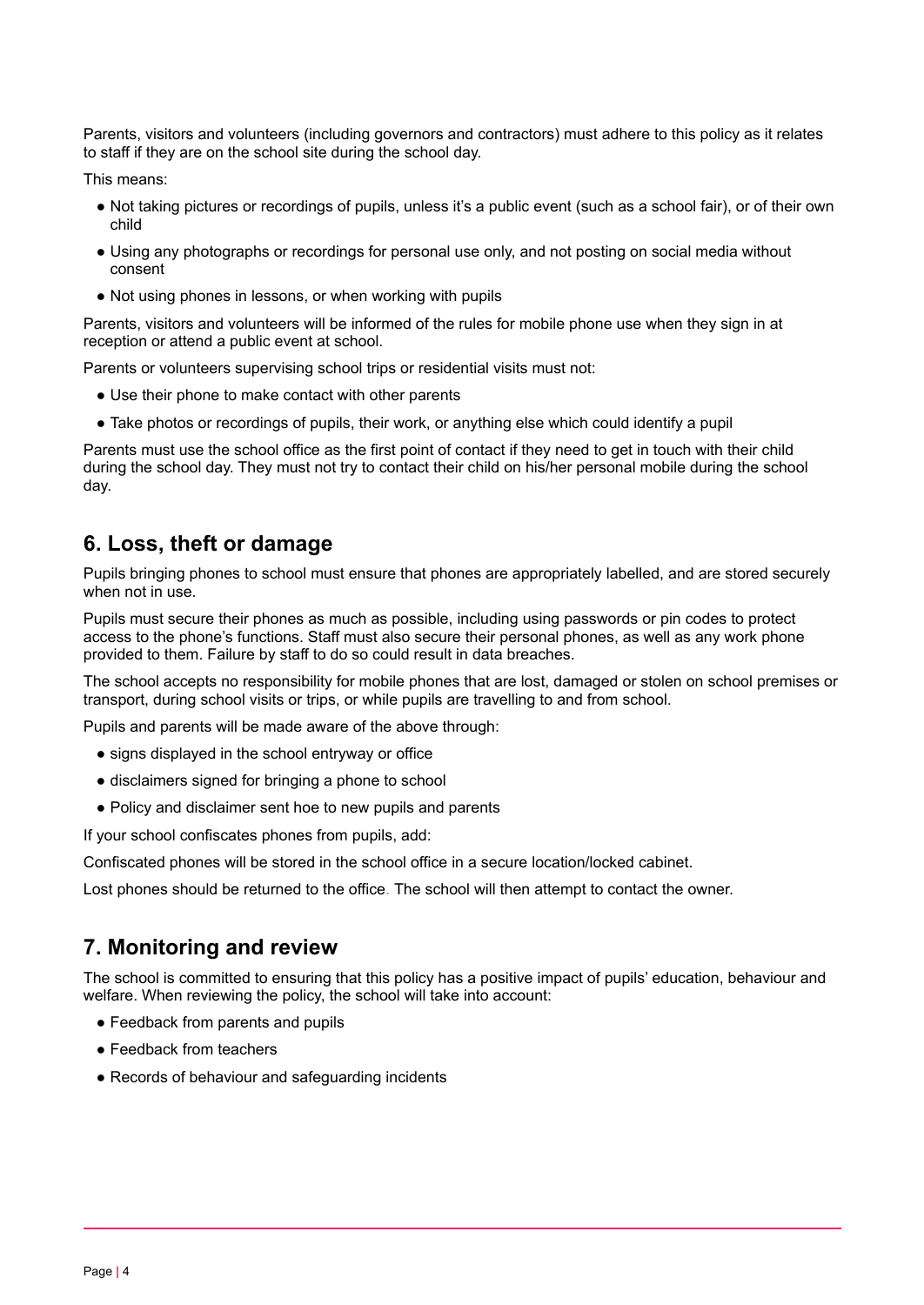# <span id="page-4-0"></span>**8. Appendix 1: Acceptable use agreement for pupils**

#### **Acceptable use agreement**

You must obey the following rules if you bring your mobile phone to school:

- 1. You may not use your mobile phone during lessons, unless the teacher specifically allows you to.
- 2. Phones must be switched off (not just put on 'silent').
- 3. You may not use your mobile phone in the toilets or changing rooms. This is to protect the privacy and welfare of other pupils.
- 4. You cannot take photos or recordings (either video or audio) of school staff or other pupils without their consent.
- 5. Avoid sharing your contact details with people you don't know, and don't share other people's contact details without their consent.
- 6. Don't share your phone's passwords or access codes with anyone else.
- 7. Don't use your mobile phone to bully, intimidate or harass anyone. This includes bullying, harassing or intimidating pupils or staff via:
	- a. Email
	- b. Text/messaging app
	- c. Social media
- 8. Don't use your phone to send or receive anything that may be criminal. For instance, by 'sexting'.
- 9. Rules on bullying, harassment, and intimidation apply to how you use your mobile phone even when you aren't in school.
- 10. Don't use vulgar, obscene or derogatory language while on the phone or when using social media. This language is not permitted under the school's behaviour policy.
- 11. You must comply with a request by a member of staff to switch off, or turn over, a phone. Refusal to comply is a breach of the school's behaviour policy and will be dealt with accordingly.
- <span id="page-4-1"></span>12. Mobile phones are not permitted in any internal or external exam or test environment. If you have a mobile phone, you will be asked to store these appropriately, or turn them over to an exam invigilator, before entering the test room. Bringing a phone into the test room can result in your exam being declared invalid.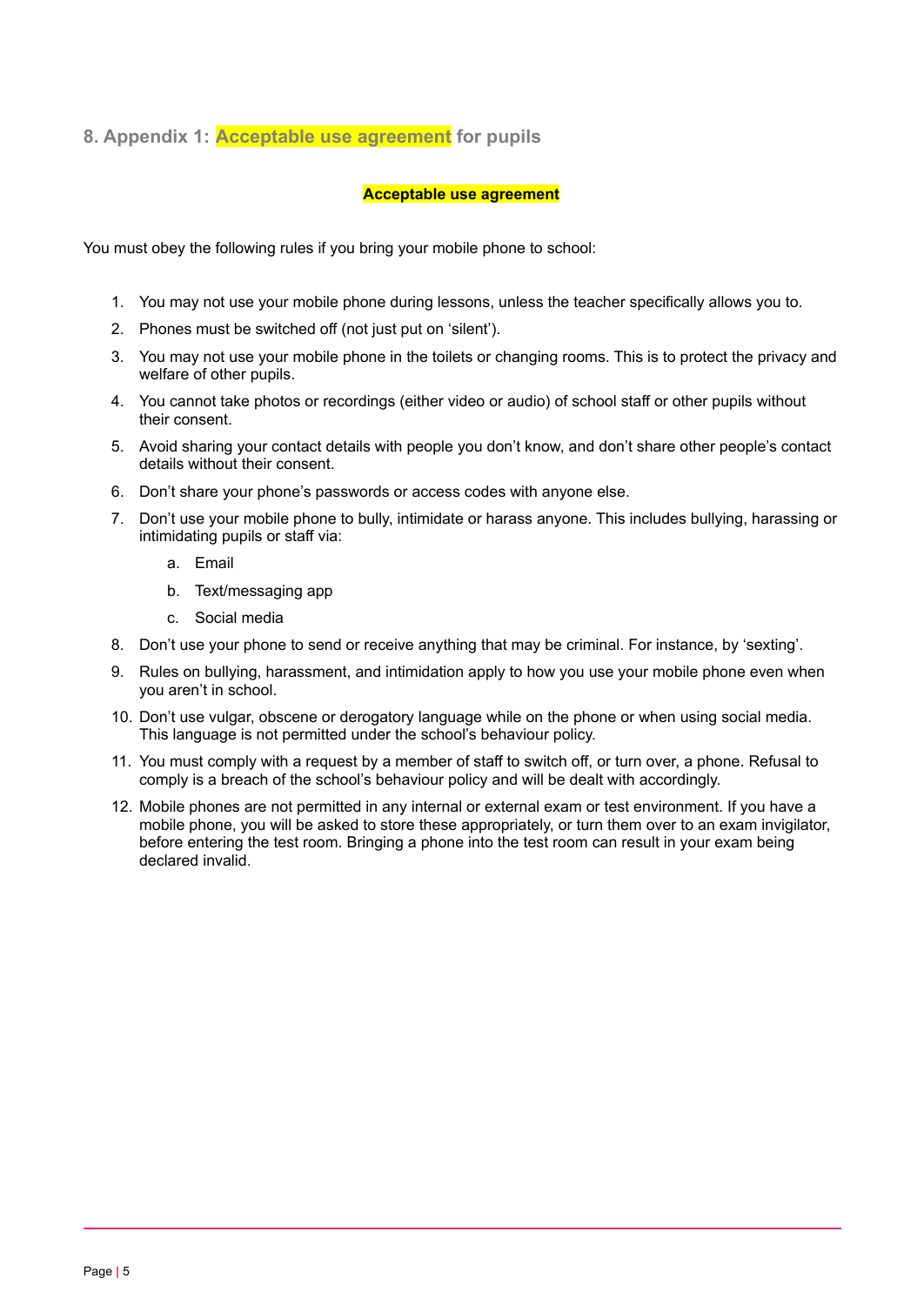# **9. Appendix 2: Permission form for pupils to use mobile phones during lessons**

Pupils can bring to bring their phones to school, but not to use them during lessons.

| PUPIL AND LESSON DETAILS     |  |  |
|------------------------------|--|--|
| Pupil name:                  |  |  |
| Date:                        |  |  |
| <b>Class/lesson details:</b> |  |  |

## PURPOSE

In some circumstances pupils may be able to use their phone during lesson time as part of an educational or class activity. The teacher will make it clear what the phone is being used for, such as taking pictures of work. Pupils must not take pictures of each other.

## **Pupil agreement**

I understand that I am being allowed to use my phone during lesson time as part of an educational or class activity.

I will not use my phone for any other purpose than the one listed above. If my teacher, or any other member of staff, finds that I'm using my phone for any other reason, I understand that it will be confiscated.

I understand that the school's acceptable use agreement on the use of mobile phones still applies.

Pupil signature: \_\_\_\_\_\_\_\_\_\_\_\_\_\_\_\_\_\_\_\_\_\_\_\_\_\_\_\_\_

<span id="page-5-0"></span>Teacher signature: \_\_\_\_\_\_\_\_\_\_\_\_\_\_\_\_\_\_\_\_\_\_\_\_\_\_\_\_\_\_\_\_\_\_\_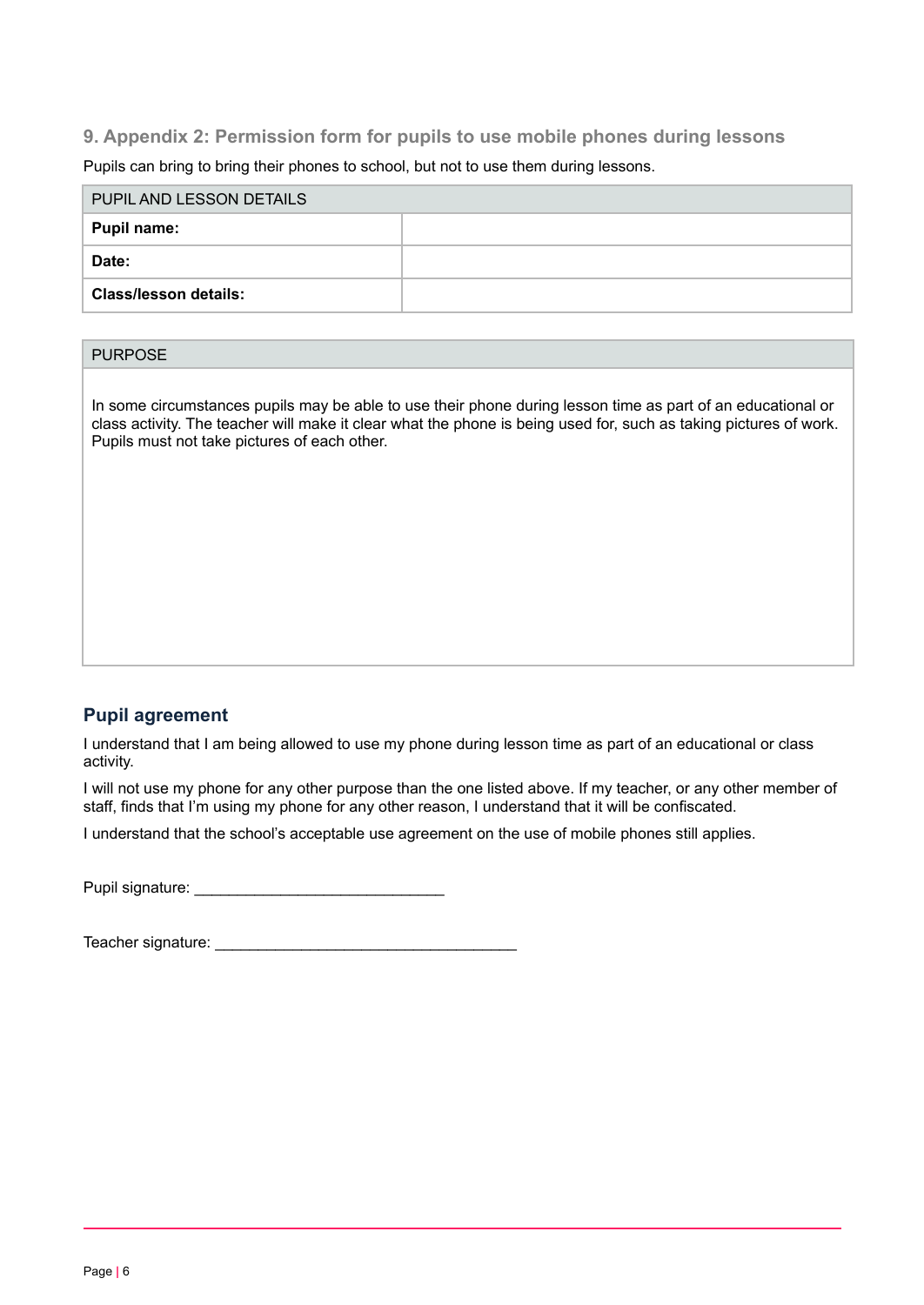# **10. Appendix 3: Permission form allowing a pupil to bring their phone to school**

Use this form if you don't normally allow pupils to bring their phones to school, but are granting an exception. It should be signed by parents. In secondary schools, it may also be appropriate to get pupils to sign.

| <b>PUPIL DETAILS</b> |  |  |
|----------------------|--|--|
| Pupil name:          |  |  |
| Year group/class:    |  |  |
| Parent(s) name(s):   |  |  |

The school has agreed to allow [pupil name] to bring [his/her] mobile phone to school because [he/she]:

List the appropriate reasons here. We've listed some common exceptions below (you can delete as required):

- Travels to and from school alone
- Is a young carer
- Is attending a school trip or residential where use of mobile phones will be allowed
- Needs the phone for an educational activity during class time
- Attends before or after-school where a mobile phone is required for the activity, or to contact parents
- Pupils who bring a mobile phone to school must abide by the school's policy on the use of mobile phones, and its acceptable use agreement].

The school reserves the right revoke permission if pupils don't abide by the policy.

Parent signature:

Pupil signature (where appropriate):

| FOR SCHOOL USE ONLY   |  |  |
|-----------------------|--|--|
| <b>Authorised by:</b> |  |  |
| Date:                 |  |  |